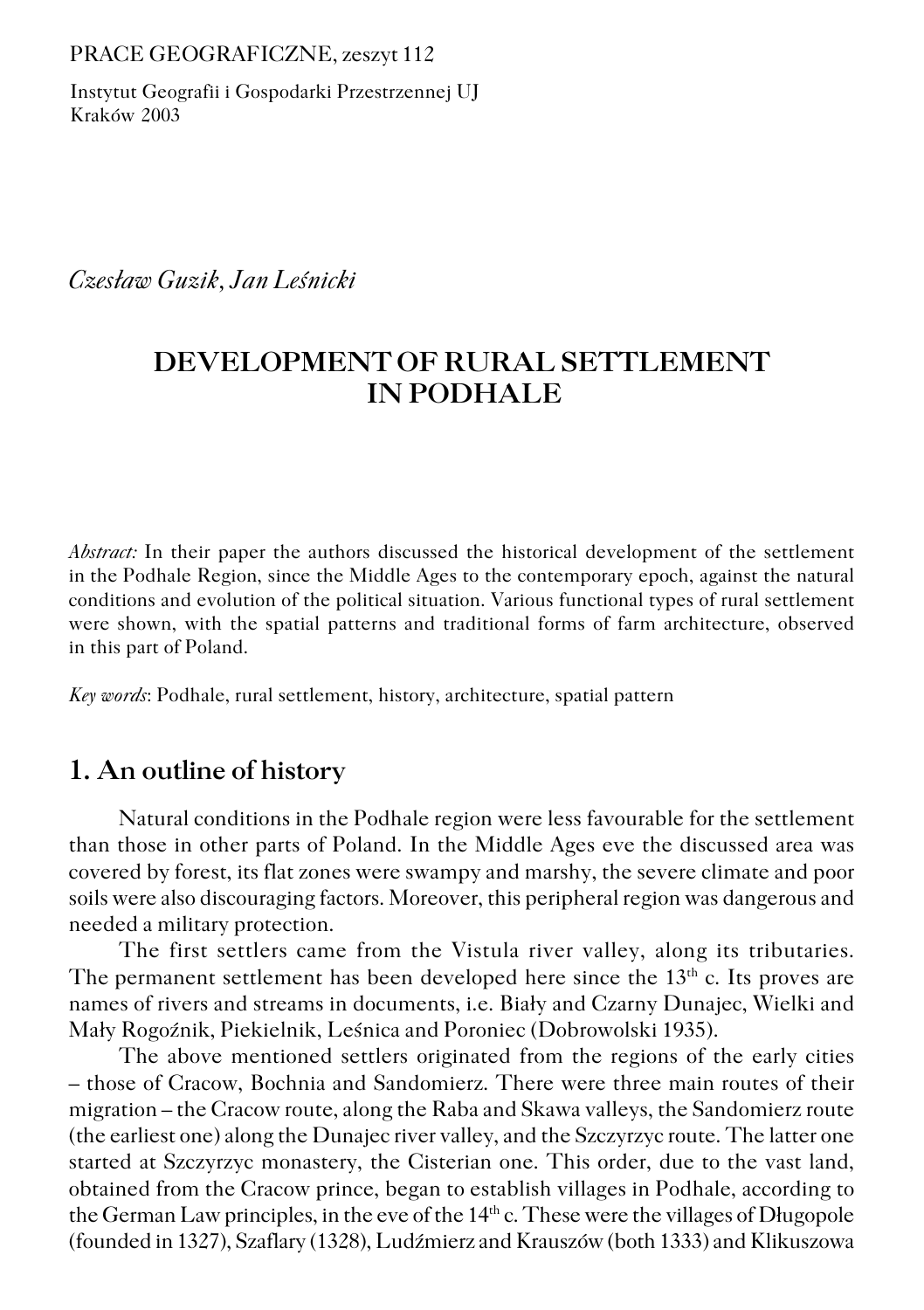(1338). Due to private owner the villages of Dębno and Harklowa (1335) and that of Waksmund (1338) were founded.

According to historical sources, in the  $13<sup>th</sup>$  c. there was the salt work in the area of the actual Rabka Spa. The village of Rabka was also founded by Cisterians, in 1336.

Another order, which was also allowed to establish the villages by the German Law in the Dunajec River valley was that of Poor Clares, from the city of Stary Sącz. Due to those nuns, numerous villages were founded, i.e. Sromowce Niżne (1323), Maniowy (1325), Kluszkowce, Sromowce Wyżne and Grywałd (all in 1330), Tylmanowa (1336). In the mid−14th c. lands of both those orders became the royal domains. In this period thecity of Krościenko was founded (1348) and the village of Łopuszna (1364).

The more intensive colonisation of Podhale began when the well−organised Hungarian settlers reached the Spisz region, along the upper part of the Poprad river valley. But those lands belonged to Polish settlers from the cities of Gniazda and Podoliniec to the end of the  $13<sup>th</sup>$  c. In the beginning of the  $14<sup>th</sup>$  c., due to the Hungarian initiative several Spisz villages were founded by the German Law rules – these were Frydman (1308), Kacwin and Niedzica (1320) and Łapsze Niżne (1340) – all these had belonged to the Holy Sepulcher Order monks from the city of Miechów (north of Cracow). In the end of the 14th c. the villages of Nowa Biała and Krempachy were established. The establishers and the first chiefs of those villagers were Germans and the village names were usually German, although most of the settlers was Polish, due to the immigration from north, along the valleys of Dunajec and Raba. Also in the end of the 14th c. the villages of the Szczawnica Niżna and Wyżna were founded, and later in the Spisz subregion – those of Trybsz (1439), Łapsze Wyżne (1463) and Durszyn (1469).

According to K. Dobrowolski (op. cit.) the site of the oldest Podhale villages depended on relief, soil fertility and climate. They were located in the valley of Dunajec and in those of its tributaries, in the zones of relatively fertile, alluvial soils, covering the river terraces being also well – insolated areas. The less favourable natural conditions blocked the colonisation of the western and northern parts of Podhale. In the eve of the  $16<sup>th</sup>$  c. still uninhabited was the Orawa subregion, with the most of the western part of the Nowy Targ Basin, the Spisko-Gubałowskie Foothills and the Podtatrze<sup>1</sup>. There was neither settlement in the upper parts of the Raba and Skawa river valleys, nor in the valleys of their Gorce tributaries.

The considerable merits in the Podhale colonisation were those of the Pieniążek family, ruling the Nowy Targ County (starostwo) since the mid−16th c. Allowed to establish new villages (according to the royal privilege) Jan Pieniążek initiated the intensive settling activity. In the same period in the Czorsztyn County, the village of Gronków was founded about 1550, in the land of the Nowy Targ City. In 1552 the Pieniążeks established the village of Czarny Dunajec, next those of Morawczyna, Niwa and Bańska, all mentioned in the documents from 1564. In 1579 the village of Biały Dunajec was founded, in the last decade of the 16<sup>th</sup> c. – those of Stare Bystre, Chochołów, Pieniążkowice and Ciche (Rafacz 1935), and in the first decade of the 17<sup>th</sup> c. – the villages of Wróblówka,

<sup>1</sup> The Podtatrze Subregion equals to that of the Sub−Tatra Trench (after Klimaszewski).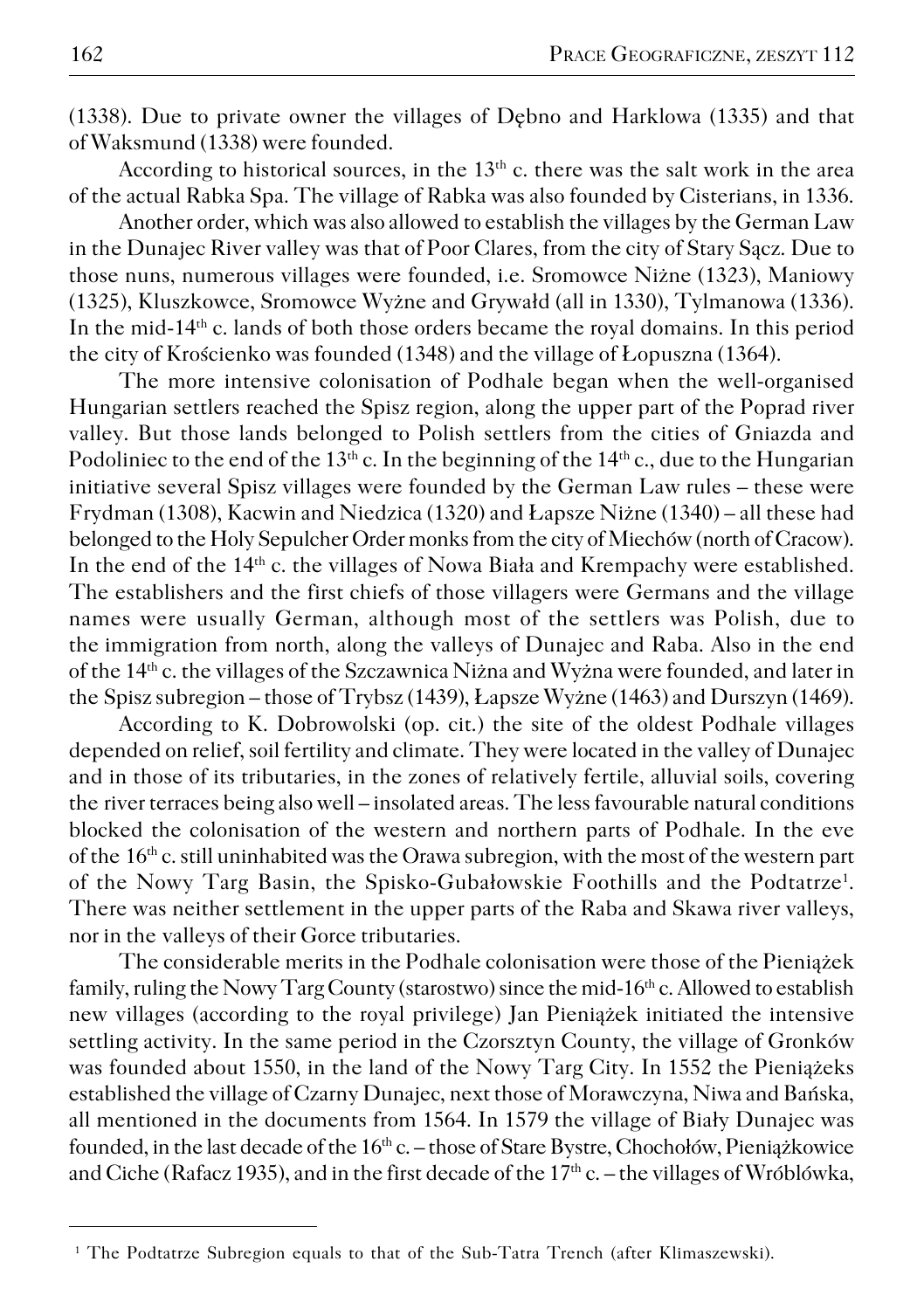Podczerwone, Dział and Pyzówka. Before 1616 the villages of Lasek, Leśnica, Ratułów, Skrzypne and Załuczne were established (Rafacz 1935).

In the private lands lying in the valleys of the upper Skawa and Raba, the villages belonging to the Rabka parish, those of Chabówka, Słone and Rdzawka, were founded. That of Raba Wyżna was established about 1580, soon – those of Spytkowice, Rokiciny, Sieniawka and Bielanka, forming the Spytkowice–Sieniawka estate.

In the turn of the  $16<sup>th</sup>$  and  $17<sup>th</sup>$  c. in the Spisz subregion were founded the villages of Jurgów, Łapszanka, Czarna Góra and Rzepiska, created partially due to Valachian sheep – rearing people who came here from other villages situated in the Spisz Zamagurze area. Valachians, being of the Romanian origin, settled formerly the clearings of the Gorce Mts. and the Pieniny Mts., next became the basic settler elements in theworst accessible areas of Podhale, especially in the subregions of Orava and Podtatrze.

The first subregion, which lands were the royal property, was uninhabited to the mid−16th c. Then began – unofficially – the colonisation organised by Hungarian owners of the Orawa Castles domain – the Thurzo family. Due to the friendly attitude of Cracow rulers, they established the villages along the commercial route Cracow –Hungary. These were Jabłonka (1561), Bukowina (1565), Podsarnie (1567), Podwilk (1585), Piekielnik, Podszkle and Studzianka (all in 1588), Chyżne (1595), Zubrzyca (1605), Lipnica Mała and Wielka (both in 1609) – Gotkiewicz (1958).

The subregion colonised the last was that of Podtatrze, under the rule of Witkowski. Having the Royal privilege, he founded Dzianisz, (1619) and Zubsuche (1620), next (before 1624) the villages of Witów, Groń, Gliczarów, Białka, Bukowina, Olcza and Poronin, and that of Suche (1630) – Rafacz (1935).

The development of mining and smelting in the Tatra Mts. and the continued grazing turned the sub−Tatra clearings into hamlets, and then into villages – like Zakopane, Murzasichle, Małe Ciche, Nowe Bystre and Kościelisko.

In the first stage of the Podhale colonisation, that of the  $14<sup>th</sup>$  c., appeared numerous German elements, connected with the Hungarian influence reaching from the upper Poprad Valley the Spisz Subregion and the Dunajec valley.

Also the beginnings of grazing in the Podhale are due to German settlers – the prove is not only the names of Tatra clearings, belonging to the oldest Podhale villages, but also the village names. To that of Szaflary belonged pastures of Kalatówki and Strążyska, to the Waksmund village – those of Kondratowa and Waksmundzka (Podkański 1986). In the final stage of colonisation the most important was an inflow from north, along the Raba and Skawa valleys. Due to those settlers – the Poles – the western Podhale(especially the Orava Subregion) was settled. From south, along the Vah and Orava river valleys came Valachians, who flew also from the Zamagórze Spiskie area. The Valachians brought new methods and traditions of grazing. The polonized Germans and the Valachians, together with the dominating Poles, were elements, owing those the Podhale highlanders became the separate cultural group in the Małopolska population.

Most of the Podhale lands was the royal domain. Peasants being the king subjects were allowed to appeal to the royal court, when their laws were violated by local landlords, thus their legal situation was better than in the other regions of Poland. In the Nowy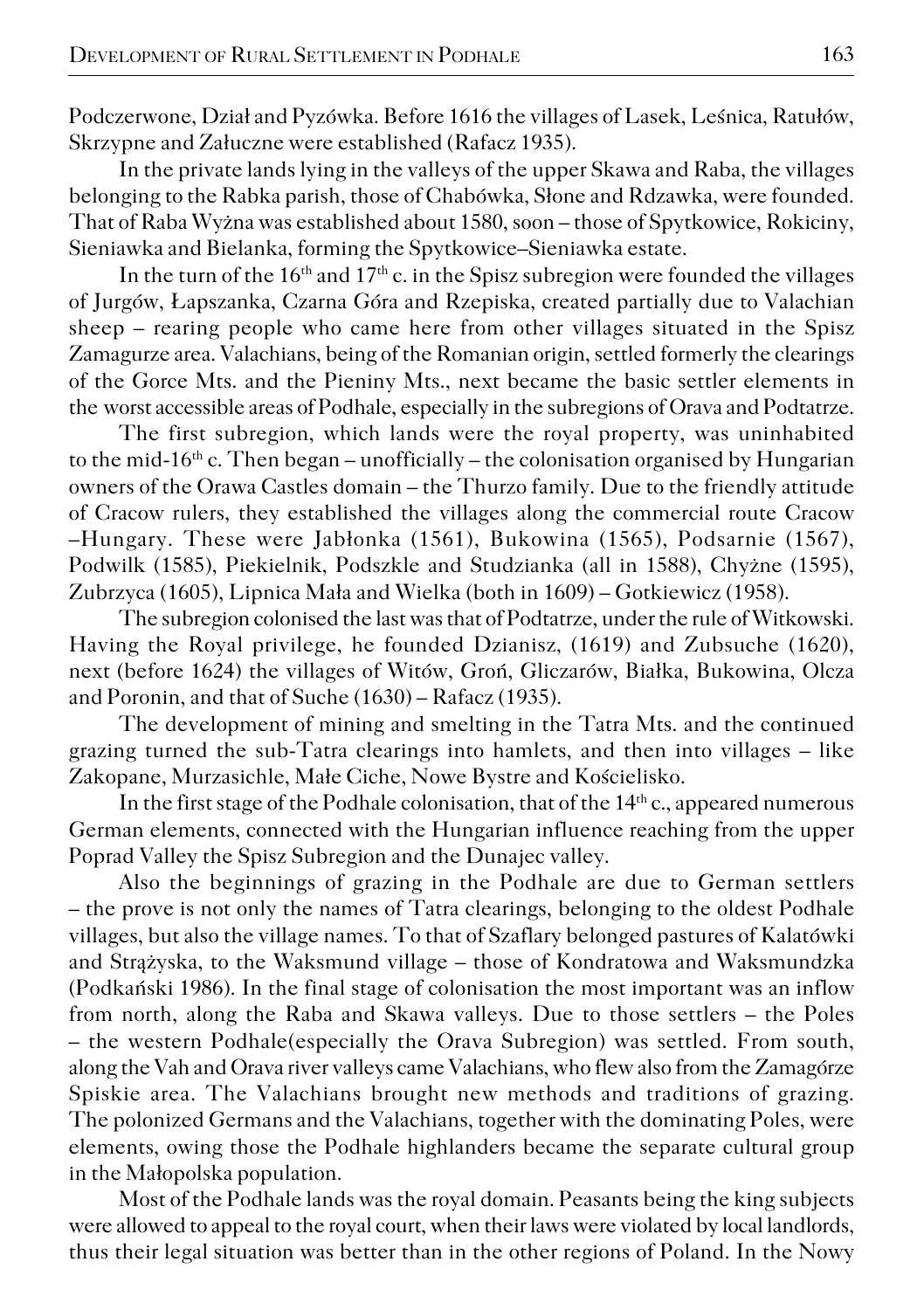Targ county their duties (work, rents tributes) were the lowest. The worst situation was that of the peasants from the private lands.

In 1769 Orava and Spisz were annexed by Austrian Empire, next year the Polish –Austrian border was moved northward, to the Gorce Mts. Finally, Spisz and Orawa became the part of the Hungarian State, while the counties of Nowy Targ and Czorsztyn – that of Austrian province of Galicia and Lodomeria (together with the Grand Duchy of Cracow). Formerly Podhale was the separate Nowy Targ district, then it was included (in 1782) to that of Nowy Sącz.

During the partition period, the Austrian authorities turned the former royal domains into the empire lands, but soon, because of financial problems, decided to sell them to private owners. To make this transaction easier, the former Nowy Targ royal domain was divided into 4 parts, that of Czorsztyn – into 5. The sold, started in 1819, lasted in the Nowy Targ part to 1824, in the Czorsztyn one – to 1828.

From the Nowy Targ Domain, the Klikuszowa section, consisted of 10 villages (Niwa, Obidowa, Klikuszowa, Lasek, Morawczyna, Pyzówka, Pieniążkowice, Dział, Załuczne and Długopole) was bought by Sebastian Stadnicki. The Zakopane section (15 villages, those of Waksmund, Białka, Groń, Leśnica, Bukowina, Brzegi, Zakopane, Ząb, Suche, Stare Bystre, Miedzyczerwienne, Maruszyna, Ostrowsko, Dębno and Gronków) became the property of Emanuel Homolacs. The villages situated in the Biały Dunajec river valley (Szaflary, Zaskale, Baniska, Biały Dunajec, Poronin, Murzasichle, Skrzypne and Gliczarów)were purchased by Tomasz and Honorata Uznański. The western section (the villages of Czarny Dunajec, Wróblówka, Podczerwone, Chochołów, Ciche, Dzianisz and Witów) was bought by Jan Pajęczkowski in 1819, and next, in 1821 Rev. Szczurkowski, acting in the name of 83 peasants. This estate became later the common property of those 7 villages – but after the long action lasting to the end of the 19<sup>th</sup> c. The former Cisterian domain in the vicinity of Ludźmierz were sold by Austrian authorities to Wojciech Przerwa−Tetmajer in 1819 (those were the villages of Ludźmierz, Krauszów and Rogoźnik).

In the former Czorsztyn county the transaction began from the Maniowy section (the villages of Maniowy, Huba and Mizerna) bought in 1818 by Jan Pirażowski, and in 1819 – by Józef Gorząbek. The Czorsztyn section, consisted of the villages of Czorsztyn, Kluszkowce, Sromowce Niżne and Wyżne, Krośnica and Hałuszowa (was bought by Maksymilian Drohojewski), the Krościenko part (Krościenko, Grywałd, Tylka) – by Franciszka Grossowa (in 1822), while the villages of Tylmanowa and Ochotnica were bought by Ambroży Kołodziejski (in 1828). In the same year Josephine Szalay purchased the village of Szczawnica – the further development of this spa due to this Hungarian family, which used the local mineral sources (oxalates).

The Orava and Spisz villages still belonged to the rich Hungarian families. The private property were the lands of the villages of Rabka, Sieniawa and Spytkowice, also did those of Łopuszna (the Tetmajer family), Harklowa (the Rodeckis, the Krobickis), and Raba Wyżna, too.

Being the subjects of the new owners of the former of royal domains, the peasants were obliged to do their duties – until the 1848 enfranchisement. Since this land reform in the 2<sup>nd</sup> half of the 19<sup>th</sup> c. the self-government became popular in the Podhale villages.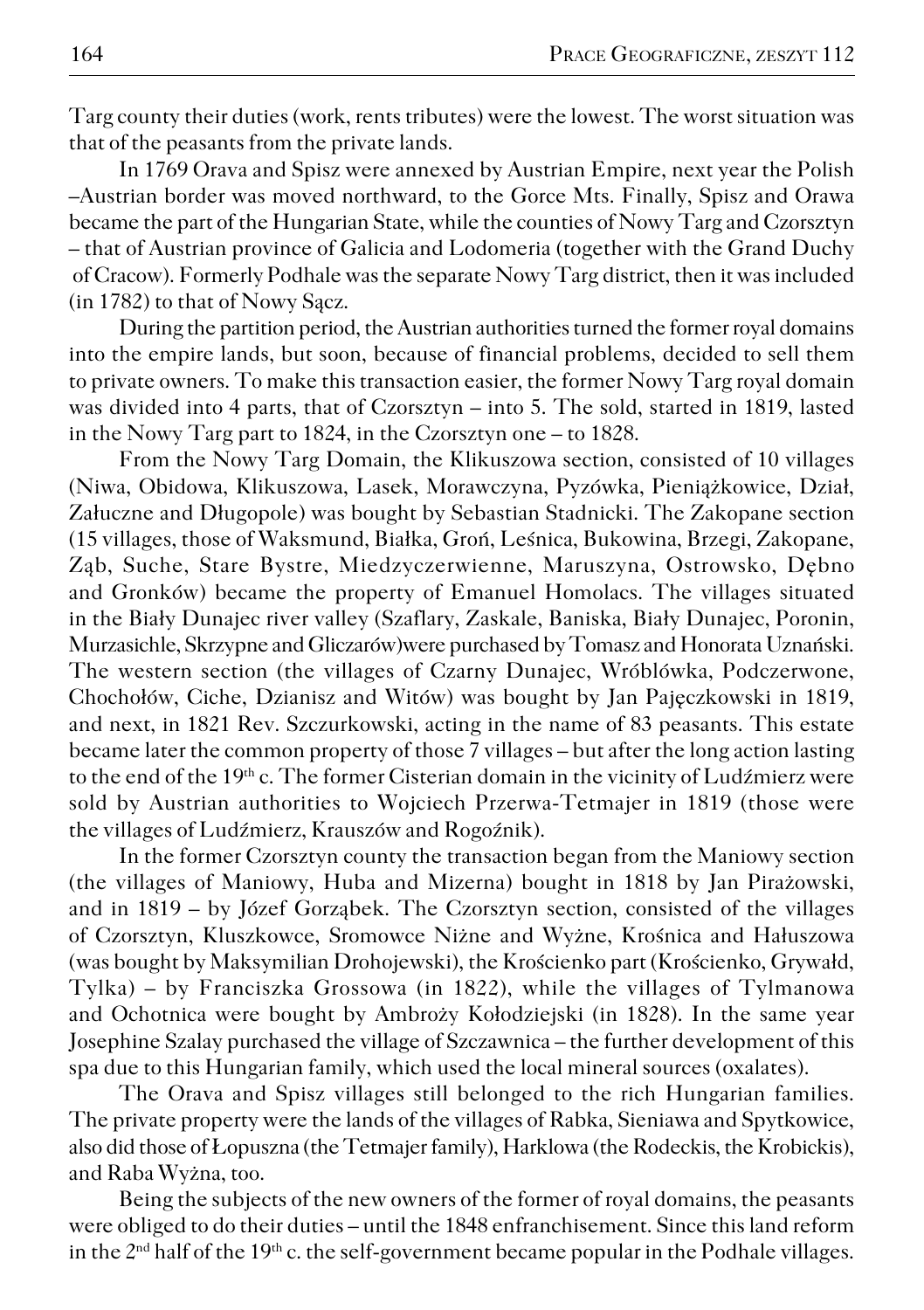These were the bodies with community councils and chiefs. But those communities still depended on landlords, whose estates were organised in the separate administrative units.

The economic base for the self−government became the common lands and rural forests, delimited by special commission, organised in the city of Lwów. Those lands were an equivalent of the former law to use the wood from landlord forest. Those self−governments acted without any support from the State authorities to the  $30$  s. of the  $20<sup>th</sup>$  c.

When Poland regained its independence in 1918, Podhale became the part of the Nowy Targ poviat (district). Initiated then the regional movement, in which participated the educated people (writers, artists, economic activists) created the first regional organisation in Poland – the Union of Podhale Inhabitants (Związek Podhalan), which has its overseas branch in the United States of America.

In 1933 the greatest Podhale villages became the centres of local administration, the so−called the collective communities. These were 20 units of this type – 18 rural and 2 urban ones. In the alphabetical order, these were: Bukowina (containing 6 villages), Chochołów and Ciche (4 each), Czarny Dunajec (2), Czorsztyn (7), Jabłonka (8), City of Krościenko and Krościenko as the community consisted of 5 villages, Ludźmierz (10), Łapsze Niźne (8), Łopuszna (9), Ochotnica (2), Odrowąż (6), Poronin (5), Raba Wyżna (9), the Rabka Spa, Szaflary, (8), Szczawnica Wyżna (6) – and two cities, those of Nowy Targ and Zakopane.

Such the administrative structure lasted to 1954 and was the base of an local administration scheme introduced in 1972.

In the 1954−62 period most of Podhale villages was the separate communities, combined into the greater units since 1963 to 1976. The actual self−governmental system is similar to the pre−war one – the same are the community centres and the spatial scope of most of the Podhale communities is similar. But in 1999 the district self−government pattern was changed – since this year there have been two districts, those of Nowy Targ and Zakopane (the Tatrzański district). The latter one is small, consisted of 4 communities only (those of Bukowina Tatrzańska, Biały Dunajec, Poronin and Kościelisko) – and of the city of Zakopane. The Nowy Targ district is much more greater – there are the city of Nowy Targ and 12 remaining communities. Near the city there are those of Nowy Targ and Szaflary, westward of it – the communities of Czarny Dunajec, Jabłonka and Lipnica Wielka, eastward – Czorsztyn, Łapsze Niżne and Krościenko, northward – Spytkowice, Raba Wyżna and Ochotnica Dolna.

A competition of Nowy Targ and Zakopane caused this division of Podhale into 2 districts. All the territorial self−governments are members of the Community Union, which centre is Nowy Targ. This Union is to initiate the co−operation of the Podhale communities in order to important investment projects realisation.

### **2. Spatial patterns of Podhale villages**

As it was stated before, the settlement development in Podhale had always depended of the natural conditions, mainly on the relief and the hydrographical network. The first villages were founded in the valleys of Dunajec and its tributaries. The farm location close the river made supply with water easy. The primary settlement divided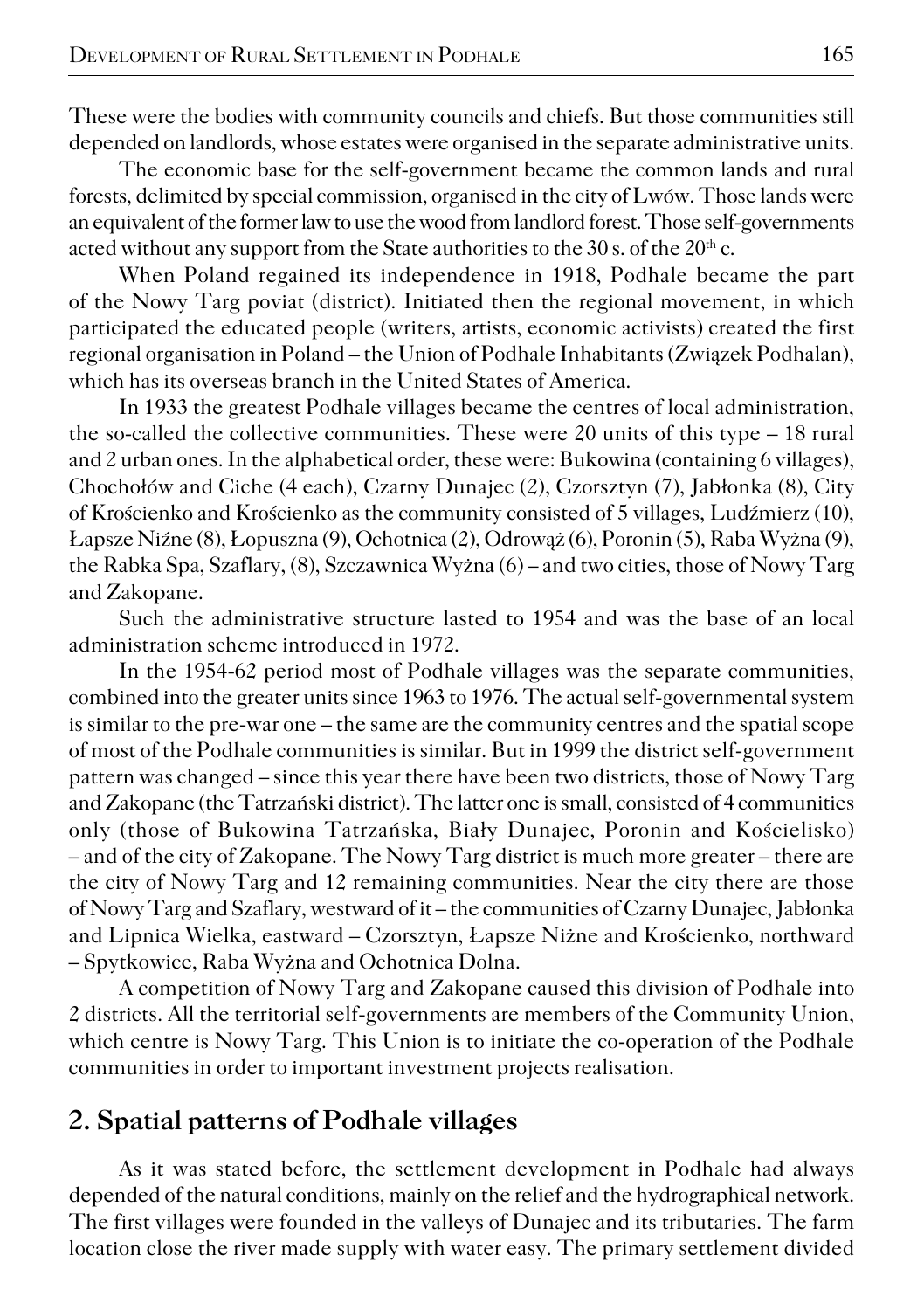the village territory into fields belonging to particular farmers, the common pastures and forests. The primary spatial pattern was connected with three – field rotation. In the first year the given field was used for potato, into the second one – for rye and barley, and in the third year oats was sowed. All the farmers were obliged to plant the same crops each year on the each field (Dobrowolski 1935). In some villages i.e. at Nowa Biała, even now plots situated within the given field complex are used in the same way.

The oldest villages were the street villages, with houses situated along the main road, from both its sides, or one. In the middle there was a rectangular square. Such the pattern is still visible at Szaflary, Nowa Biała, Niedzica and Krempachy. Such the primordial street village was later transformed into the so−called dense street village. If its spatial development was lateral, the clustered village appeared, like that of Dursztyn. If along the main road passed another one and its end was next joined with the main axis – the fork−like pattern was obtained – like that of the Jurgów village.

The further spatial growth of the street villages caused the building dispersion along numerous roads, thus those localities became the irregularly clustered villages – the best examples are those of Ludźmierz, Waksmund, Szaflary and Dębno.

The old three−field villages kept its radial road pattern. Out of the main road with basic building concentration the lateral roads are spread and the field roads, too. The first settlers located their village in such the way that its territory contained not only the valley, but also the high afforested mountain slopes (i.e. at Waksmund, Ostrowsko, Łopuszna, Harklowa). The use of forest was always important for highlanders, because of wood and other incomes.

In the second stage of the Podhale colonisation, initiated in the mid-16<sup>th</sup> c., the worse accessible zones were settled, those with poorer soils and more severe climatic conditions. Most of villages founded in this period formed the chain of farms, over ten kilometres long, along the stream valleys. Those streams gave water for people and agricultural needs. Such the villages are called chain villages. In the lower section of the valley the farms are situated on the low flat terraces, while in the medium section on the slopes. In the highest section, in which the valley is too narrow for the farm location, the buildings occupy the flattened slopes or ranges, forming hamlets.

The typical chain villages in the Spisko−Gubałowskie Foothills region are those of Ciche, Stare Bystre, Ratułów, Białka, Groń, Leśnica and Łapszanka. In the Nowotarska Basin such the pattern is showed at Gronków, Lasek and Trute. In the Orawa subregion the same is the pattern of Zubrzyca Dolna and Górna, Lipnica Wielka and Mała, and the Podwilk village. In the Gorce Mts. the chain villages are those of Sieniawa, Raba Wyżna, Rdzawka, Ponice, Klikuszowa, Obidowa, Ochotnica Dolna and Górna. The two latter ones show considerably great denivelations, thus they have numerous hamlets situated on the barely accessible clearings. Some of them, like those of Osobie, Górniki, Folwark and Skałka lie 200 m higher than the level of the basic valley, where most of the buildings is concentrated.

Typical for the Ochotnica spatial pattern are also the lateral embranchments of the built−up zones, those along the streams of Młynne, Gorcowe, Jamne, Jaszcze, Forędówki and Furcówka. They form the well−developed settlement network in the Ochotnicki stream catchment basin.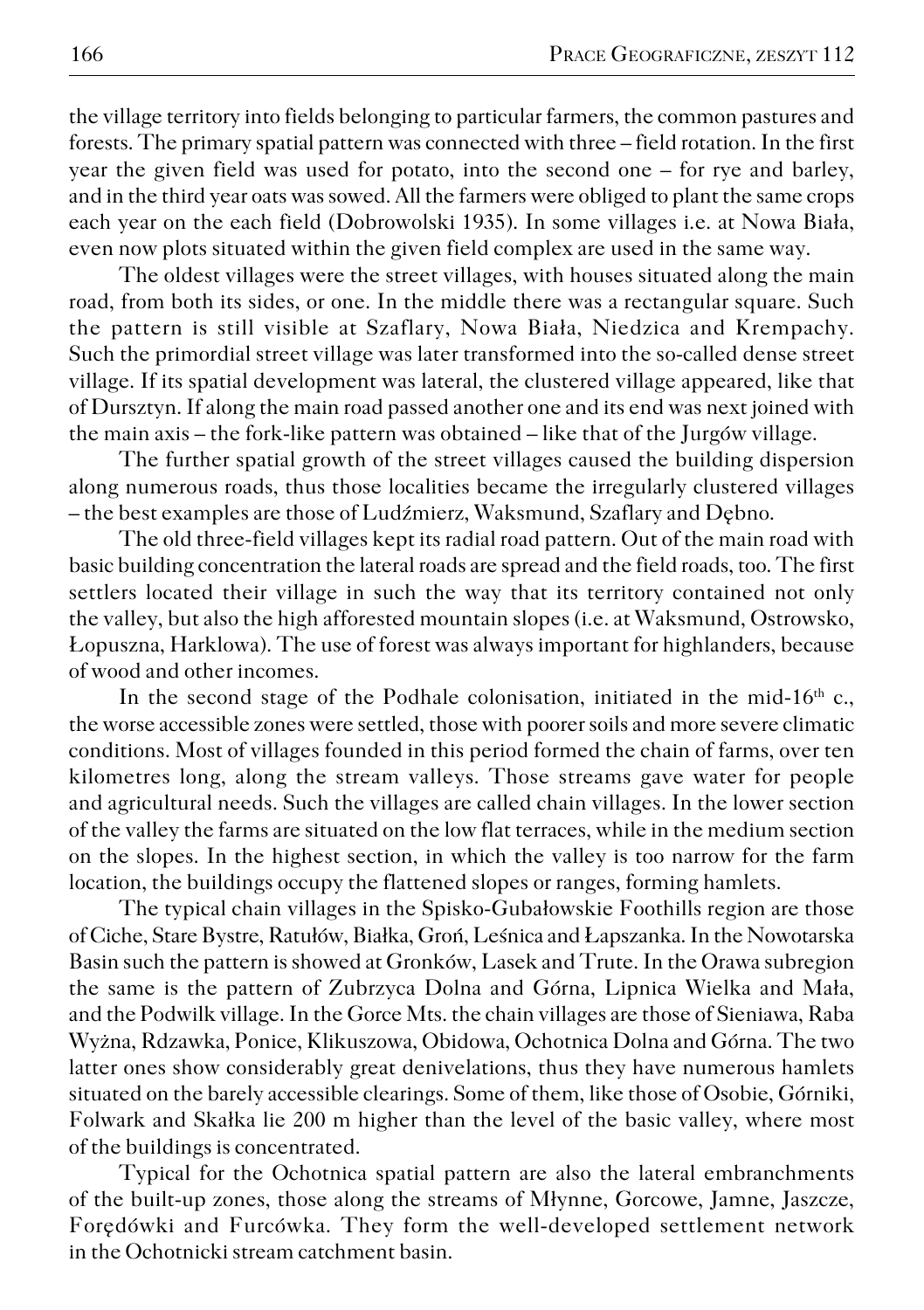The settlement on the Gorce clearings was always seasonal. The highlanders used them in summer, grazing cattle and sheep and moving the grass, to obtain hay for winter. In autumn people and animals returned to the farms in the valley. Such the "stage agriculture" lasted in the Gorce longer than in the Tatras, where, after the creation of the Tatra National Park, the grazing on the clearings and alpine meadows was considerably limited.

In the Podhalańskie Foothills, the region of less intensive relief, the villages were founded on the flat crests, in the form of the crest chain village. Such the pattern is shown at Bańska Niżna and Wyżna, Sierockie, Ząb, Bustryk, Czerwienne and Gliczarów Górny. The village of Bukowina Tatrzańska, the well−known tourist centre, lying the eastern zone of Foothills, close to the Tatras – occupy several crests (the so−called "wierchy"), those of Olczański, Kurców, Rusiński and Głodowski. There are the settlements of the tourist functions, while the village centre lies on the northern slope of the Kramarski Wierch, along the main road.

On the clearings lying in the western part of the Sub−Tatra Trench and on the southern slopes of the Gubałówka Range, at the foot of the Western Tatras, there is another famous tourist centre – the Kościelisko village, the primordial building structure of this village founded in the mid−18th c., was completely transformed due to the tourist development observed there in the last decades of the 20<sup>th</sup> c. Formerly there were dispersed settlements situated on the clearings, i.e. those of Nędzówka, Chotarz, Szeligówka, Wojdyłówka, Karpielówka, and Krzeptówki.

Many Podhale villages, especially those entering the mountains, have hamlets – the small settlements consisted of several, or about ten farms, located far from the village centre, on the clearings. They are hardly accessible due to considerable denivelation. The examples of hamlets in the Orava are Kiczory<sup>2</sup> at Lipnica Wielka and Mała, Danielki at Podwilk and Studzianki at Orawka and Podszkle.

In the Gubałowskie Foothills the hamlets are greater, being consisted of several ten farms, like Leszczyny and Stołowe at Biały Dunajec, those of Sądel and Stefany at Leśnica, and Koszary at Harklowa are smaller. At Łopuszna the hamlets of Zarębek Wyżni and Koszary lie far off the village centre, but those of Żory and Zagrody at Odrowąż and Takuśki, Ubocz and Morawy at Czerwienne are situated on the village fringe. In contrary, the hamlets of the Ratułów village, those of Mulice and Górki, are very distant and are hardly accessible, especially in winter. In the Gorce villages the hamlets are disappearing (i.e. at Ochotnica, Harklowa, Szlembark, Maniowy), because of their unfavourable location, on the inaccessible clearings, high in the mountains.

But the hamlets are attractive for the recreational buildings. Such the objects are built on the fringe of the villages of Bukowina Tatrzańska, Kościelisko, also in the Spisz subregion at Falsztyn, Dursztyn, Nowa Biała). At the Łopuszna village, which enters deeply into the Gorce Mts., the holiday settlement was built, too.

The small forest−field villages cut transversally the small lateral valleys (i.e. at Załuczne), or show the rural pattern without the visible centre, like at Rzepiska

<sup>&</sup>lt;sup>2</sup> Kiczory – the village within the Lipnica Wielka community, consisted of two hamlets in the villages of Lipnica Mała and Wielka,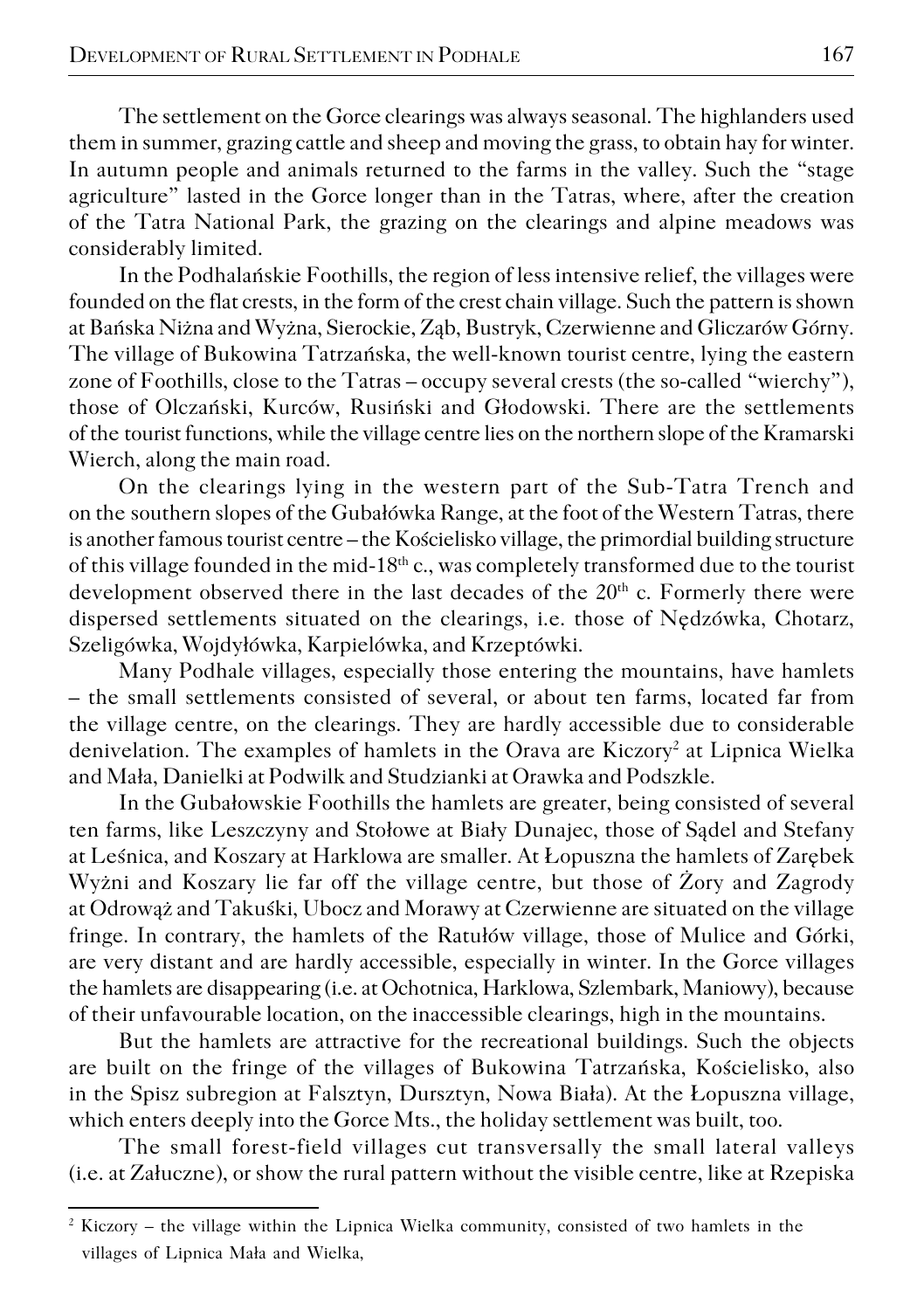in Spisz, where the village is consisted of separate clusters, i.e. those of Grocholów Potok, Wojtyczki, Szyszkowie, Bryjów Potok and Pawliki.

The chain village show the long – lot field pattern. Out of the farms are stretched elongated field (the so−called "role"), with the field roads along them (and perpendicularly to the main road). At Białka, Groń, Leśnica, Raba Wyżna, Sieniawa, Rdzawka and Police the spatial expansion of the built−up zones was realised along the field roads. But that at Szaflary, Biały Dunajec, Poronin, Rogoźnik and Gronków was observed both along the main road and the lateral ones. Also at Bustryk, Sierockie, Bańska Wyżna, Czerwienne and Bukowina Tatrzańska the new roads became attractive settlement axes. Together with the road network, that of waterpipes makes the settlement more compact, because the buildings can be located off the sources.

### **3. Spatial patterns of village farms**

The rural patterns of Podhale villages is generally favourable for the development of roads, waterpipe network and that of canalisation for building of the gas network, and that of electric energy. But in some compact villages of the Nowotarska Basin and in Spisz the building areas lack. Moreover, the traditional form of the Spisz farm, with the narrow gate, makes different the driving of the agricultural machines in the yard and the transport of yield to the farm buildings.

Those compact forms of the rural building in Spisz and in the Nowy Targ Basin are connected with the oldest stage of colonisation that of the  $14<sup>th</sup>$  and  $15<sup>th</sup>$  c., according to the German Law principles. The longer chain villages, founded later, in the  $16<sup>th</sup>$  and  $17<sup>th</sup>$  c., played a decisive role in the colonisation of the mountain zones of Podhale.

The discussed region shows the considerable rural architecture traditions, expressed mainly by a great variety of farm buildings types. The so−called "Podhale style", transformed artistically by S. Witkiewicz, is well −known and appreciated all over Poland. Unfortunately, under conditions of an uncontrolled building movement, lasting since the 60s., in some parts of the Podhale region the tradition of wooden architecture was abandoned. New houses built of brick, are vast and comfortable, but their solids are seldom similar to those of old highlander houses. Those houses were built of smoothed logs, and the wooden construction of walls was ended by steep roof covered by shingles. The roof was decorated by eaves beams, ingenious top joinings and porches. The style used in the rural architecture in Podhale was adopted to the local natural conditions, mainly to the long winter, abundant precipitations and strong winds.

The houses were sited in the well−insolated places, to make the flat lighted and to use the sun warm in the severe mountain climate. The building gable was exposed to the roads, passing usually north−south, along the valley course. From west, perpendicularly to the house, the farm buildings were built, in the L – shape pattern – thus, the house occupied northern or southern edge of the plot, being protected from west winds, prevailing in Podhale. Such the site of the farm building made them accessible from the village road.

In the mountain zones of Podhale the houses were located usually from the southern side of the farm plot, while the remaining buildings – to the north. This pattern was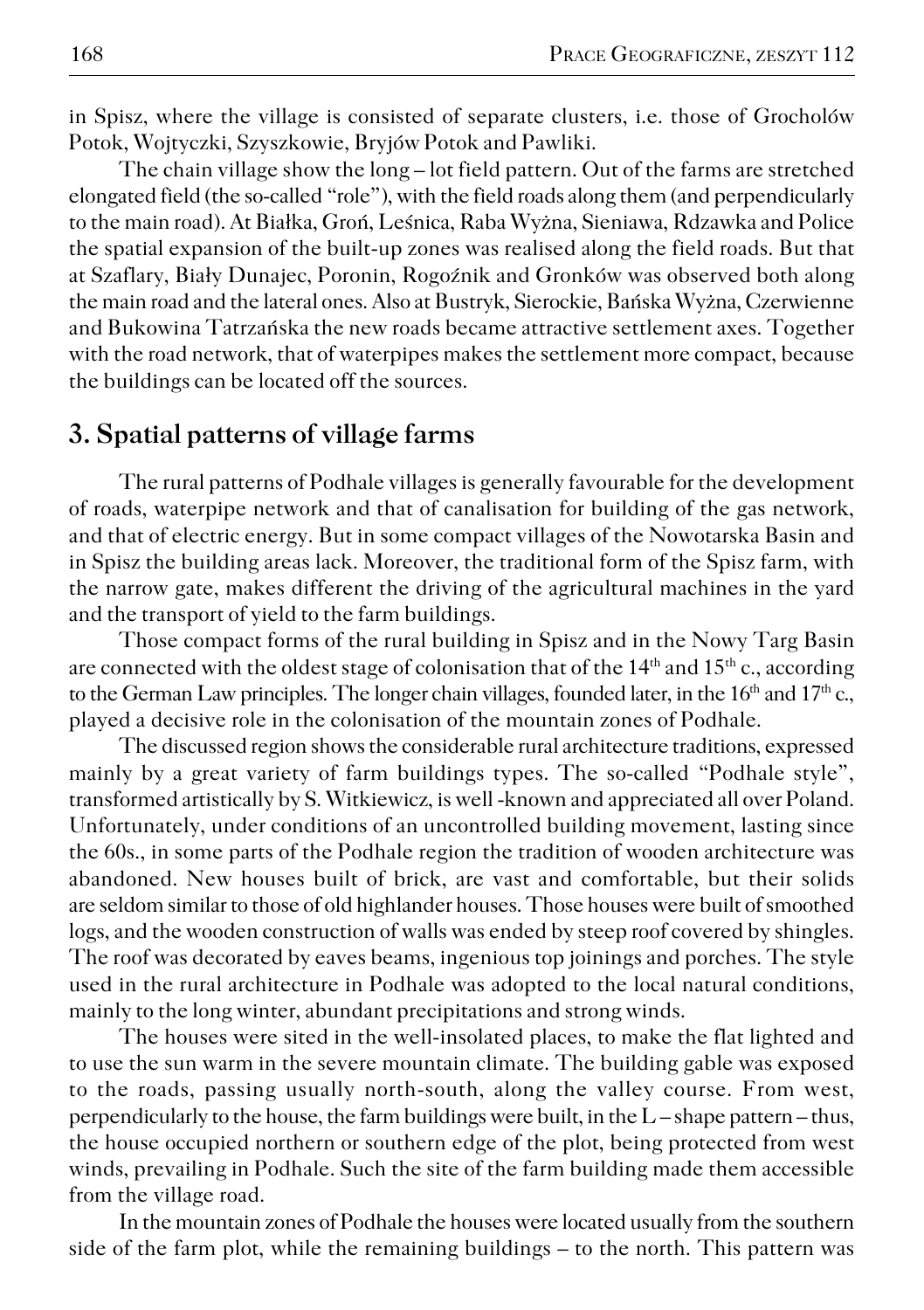typical for the southern part of Podhale, where snowy winters are long. In such the circumstances the highlander had better access to this buildings from the house.

Completely different farm types, due to another cultural traditions, are found in the subregions of Orava and Spisz. The villages of the latter area are similar to the small towns, i.e. that of Nowa Biała. The houses with wide hall from compact pattern along the village road – or their gables are exposed to the road, with the quadrangle of farm building behind the house. The access to them is due to the lateral road passing by the houses. Because of lack of space plots are very narrow and the mentioned quadrangle of buildings is elongated.

There are also groups of 3−4 farms situated by the common yard. In such the cases they occupy both the sides of the road leading to the principal one – first, the houses, behind them the farm buildings belonging to various farmers. Out of this pattern, in a given distance, there is a row of barns – such the site was chosen to prevent the houses from the fire.

The above described peculiar rural pattern of Spisz villages needs the legal protection, as the precious monument of material history, the remnant of the German medieval settlers who brought from their country such the architecture. Similar also i.e. at Ostrowsko and Waksmund – those villages had to have some connection with the Spisz subregion in that epoch.

Another physiognomy is that of the Orawa villages. There are the elongated farms, exposed to sun and situated perpendicularly to the main road, from its both sides. By the houses there are granaries made of brick or stone, behind them are situated barns and brick stables, and on the plot end – the remaining buildings. All those buildings are covered by the common roof, several ten meters long. The similar pattern is observed in the Podhalańskie Foothills, but in this subregion the houses are exposed southward and the farm is situated parallelly to the main road. The latter rural pattern was introduced by the Polish settlers coming from north.

Most of the Podhale villages is elongated north−south, along the river and stream valleys and the main road, being the settlement axis. Formerly the houses were always built east of the farm buildings. The present farms are opened to the road from its western side, forming with the houses the L – shape pattern. In the Orawsko−Nowotarski Basin, the subregion elongated from the west to east, the houses are situated along the road showing the same direction and the rest of farm buildings stands behind them, being joined with the houses, or not. Also in this zone the houses are exposed to sun.

But all those rules are not obeyed in the new architecture. The houses are usually separated from the other buildings of the farm, being joined sometimes with them by garages. Each house is exposed toward the road. The wood, the stone and thatched roof were replaced by brick, hollow brick, tiles, sheet and eternit. Only in the Podtatrze subregion the houses are sometimes built according the traditional Podhale style, of logs located on the foundation wall made of granite gables, taken from the Tatra stream beds.

In spite of the differentiated physiognomy of villages lying in the particular Podhale subregions, the houses built in the last decades of the  $20<sup>th</sup>$  c. are similar everywhere. Such the unification concerns both their form and inner equipment.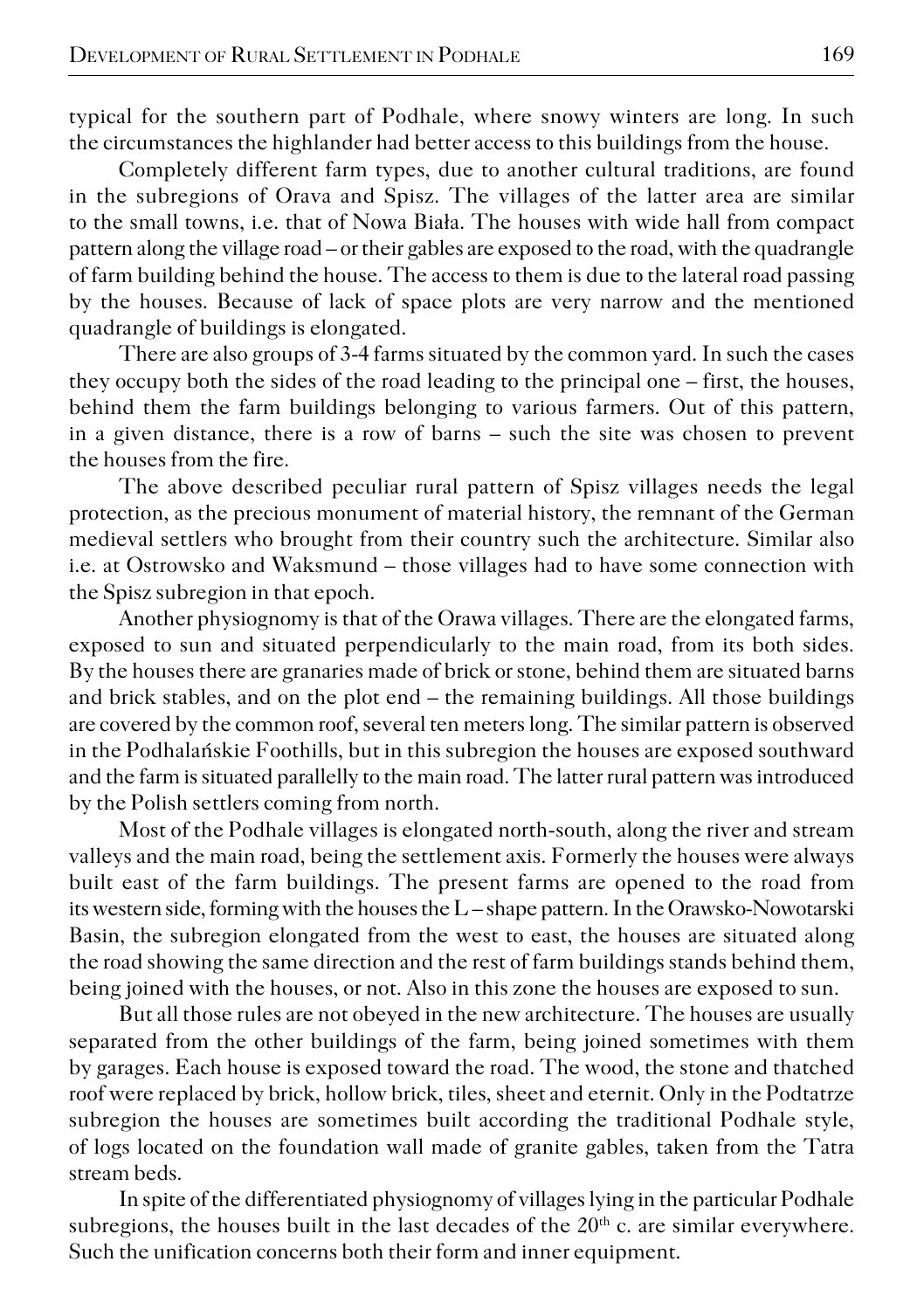In some zones the traditional highlander houses disappeared. Those which still exist, are considerably transformed. In the traditional houses there were usually two vast rooms, separated by the hall with the open or glazed porch. Such the houses were typical for all Podhale, except for the Spisz and Orawa subregions.

In winter the huge highlander family live in only one heated room , in which linen and wool were processed – and during the strongest frost period – lambs and calves just borned were kept. Such the use of the same room to work and to animal nursing was unfavourable for the people. The low level of hygiene influenced negatively the health, especially that of children and the oldest generation members.

The transformation of the Podhale villages became intensive in the 60s. of the  $20<sup>th</sup>$  c. In spite of the general progress in the construction methods, the old carpenter art is continued. The Podhale carpenters pass their skills from one generation to another and every of them is able to built the nice wooden house. The prove of their art are traditional roofs built on the brick buildings, which shape is unique in Poland. The Podhale masters of wooden architecture are ingenious in creation of wooden interiors and are well−known all over the country and even abroad. The Podhale carpenter teams work in various parts of Poland and – seasonally – in other countries.

The villages of Chochołów can be treated as the open air museum of the traditional Podhale rural architecture. There are well−preserved wooden houses, build of logs of 80 cm diameter, taken from the Tatra forest covered by shingles. Although their interior is quite modern, because of contemporary inhabitants needs, those houses still show their original aspect. In the discussed village there are several tens of such the houses, built in the  $19<sup>th</sup>$  c. and forming the compact pattern. Being officially qualified as the historical monuments of European significance, all are inhabited. The highlanders live in them, work in agriculture, craft or in tourist service. Each of those houses is the regional tourist attraction<sup>4</sup>.

The residential conditions of the Spisz and Orawa inhabitants were slightly better, due to the greater dimensions of their houses, in which two adjacent rooms were heated by the common stove.

The Spisz houses, situated one by one, were usually made of brick. It was connected with the Hungarian fireproof rules, according to them it was forbidden to built wooden houses in the compact settlement patterns.

The houses being built nowadays in Podhale are fireproof and are high structures of several floors, similar to urban "villas", equipped with central heating, water pipes, vast bathrooms in two or three floors and the vast laundries in the basement. From the southern side there are balconies, under them, usually on the garages, there are sometimes terraces.

<sup>&</sup>lt;sup>3</sup> The Podhalańskie Pogórze – the subregion consisted of the Pogórze Gubałowskie and the Pogórze Bukowińskie

<sup>4</sup> The Podhale style of rural architecture is continued widely in the subregion of the Skalne (Rocky) Podhale, in other areas only sporadically – in the form of wooden houses showing the highlander aspect, but equipped in the luxurious way.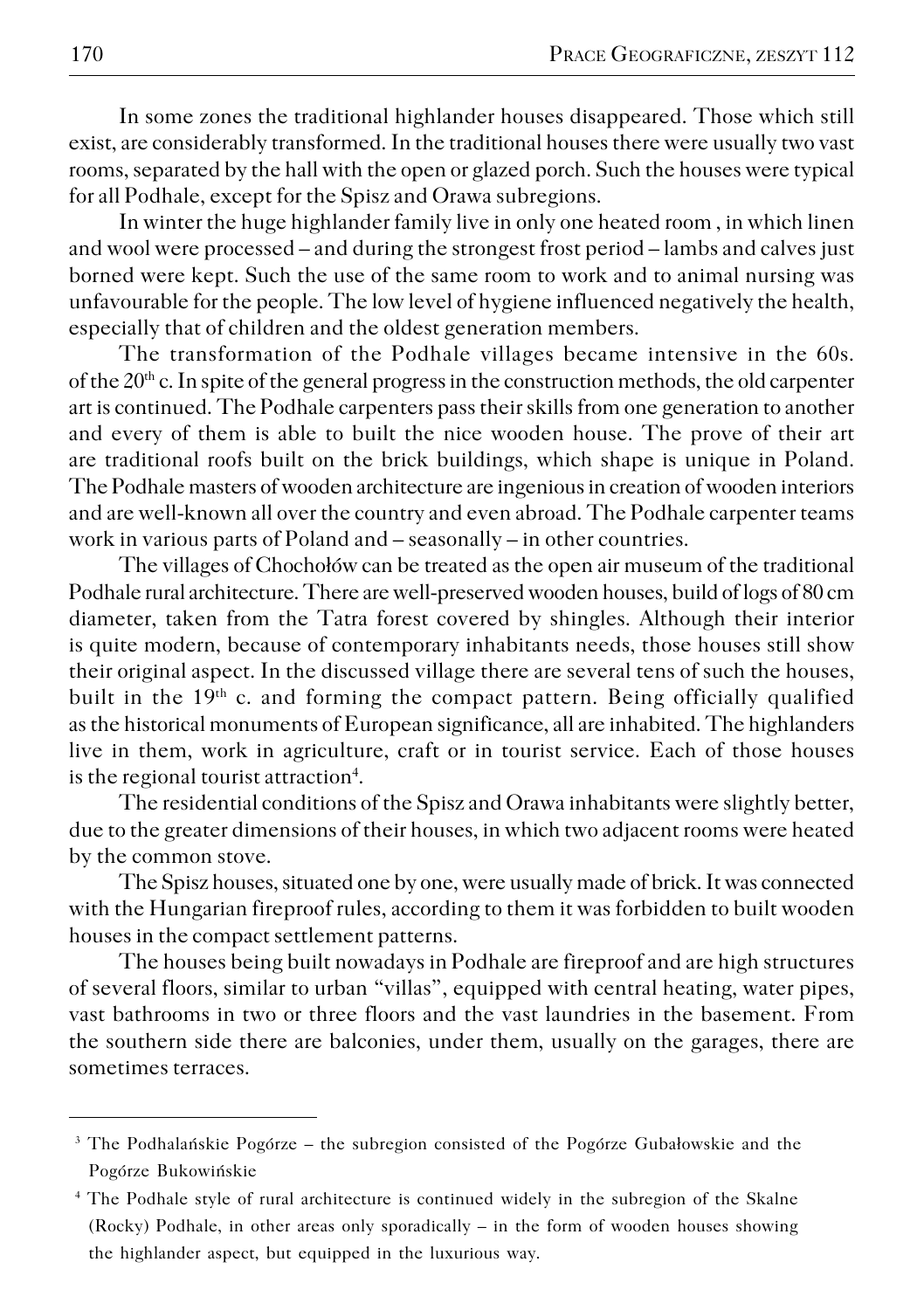By those houses, in the well−kept yard, there are the farm buildings and the separate garages. Thus the village physiognomy is rather attractive. The post−war progress in the Podhale settlement concerned mostly the buildings dimensions and functions. The old small barns are replaced by the greater ones, better enlighted and ventilated, often equipped with running water. The vast barns can contain more harvest, which machinery – the most valuable machines are kept in the garages or at least under station roof.

In spite of all those changes, the tradition of the joining of the farm buildings under the common roof is still alive. Such the complex is consisted of the brick stable and the wooden barn with wide hall in order to pass through. In some cases to this complex are added brick garages, in which the machines are kept, and the cart sheds.

The spatial pattern of the contemporary farm shows the trend toward a reduction of the type and number of buildings, recompensed by their growing dimensions. In contrary to the houses, the buildings used in agricultural purposes are often wooden. Made of wood are the barns, the cart sheds and floors built over the brick garages and stables.

In the turn of the  $20<sup>th</sup>$  and  $21<sup>th</sup>$  c. Podhale is both the region of the traditional settlement structure and of the dynamic building movement, observed along the new transport axes and local roads. The houses are comfortable and well−equipped. Over 2/3 of the local population live in the houses of the urban standard.

Since the 90s. of the  $20<sup>th</sup>$  c. the successive villages or their parts are joined to the canalisation collectors, taking sewages to modern treatment plants. Most of them was situated around the new artificial lake, the Czorsztyński Reservoir on the Dunajec river, other were built in the valley of this river, up the lake. They take the sewages not only from the cities of Nowy Targ and Zakopane, but also those from numerous Podhale villages.

 In the last decade of the past century over 1/4of rural households in the discussed region was served by the running water, and 10% – by the canalisation network. Also about I of houses were heated centrally. The automated washing machines, freezers and refrigerators are widely spreaded.

Thus the traditional image of the poor land great highlander family, having many children and composed with several generation, all living in the small 1−2 rooms flat has passed. Nowadays every member of the family has the separate room. Let this fact shows the scale of progress, realised in the Podhale region, especially over the  $2<sup>nd</sup>$  half of the  $20<sup>th</sup>$  c.

## **Rozwój osadnictwa wiejskiego na Podhalu Streszczenie**

Warunki przyrodnicze Podhala były mniej korzystne dla rozwoju osadnictwa niż w innych rejonach Polski. Pierwsi osadnicy pochodzący z ziem nadwiślańskich dotarli na płaskie tereny Podhala porośnięte puszczą karpacką dolinami rzek już w XIII w. W drugim etapie zasiedlania Podhala, rozpoczętym w połowie XVI w. kolonizowane były trudniej dostępne obszary, z ubogimi glebami i gorszymi warunkami klimatycznymi. Większość tworzonych wtedy wsi ciągnęła się wzdłuż dolin potoków. Liczne wsie podhalańskie, zwłaszcza te, które wchodzą w tereny górzyste, posiadają przysiółki. Są to osady skupiające po kilka lub kilkanaście zagród, znacznie oddalonych od głównej zabudowy wsi, leżące zwykle na polanach leśnych z utrudnionym dojazdem, ze względu na dużą różnicę wysokości.